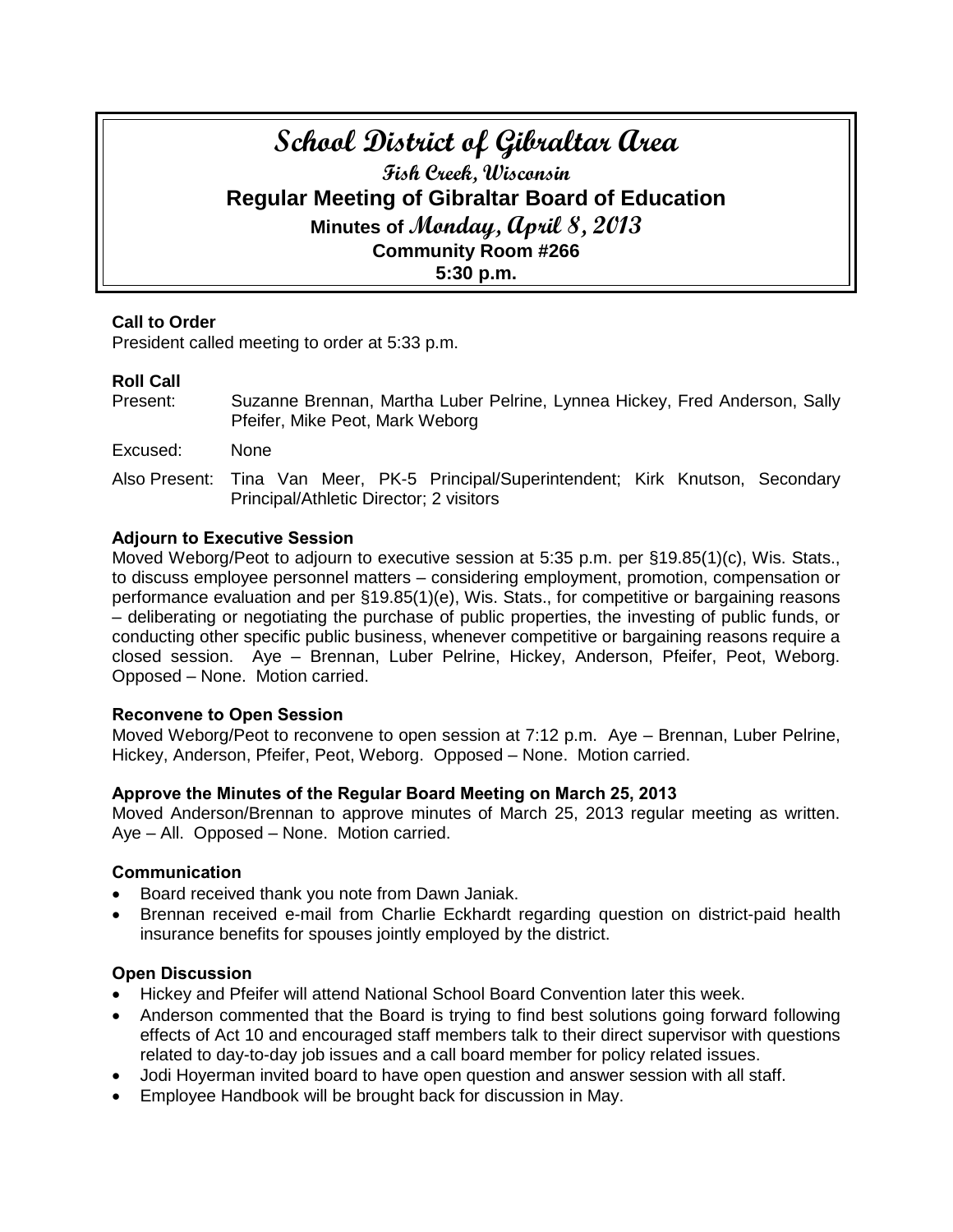# **Regular Meeting of Gibraltar Board of Education Minutes of April 8, 2013 Page 2**

**Administrative Reports** *were submitted electronically and were available in hard copy*.

*Knutson* thanked board for flowers. Knutson has dealt with violence in a home, student underachievement, academic ineligibility for spring sports, and bullying/harassment incidents. Knutson attended an A.D. meeting to salvage spring sports and is working with company on gym floor.

**Van Meer** shared that Ms. Zvara and elementary students raised \$5,400 for Jump Rope for Heart.Storywriter and songwriter Don Keding will work with grades K-9 April 15-19 as part of FOG residency. Our 4<sup>th</sup> and 5<sup>th</sup> graders will sign up to recite Pledge of Allegiance on Door County Daily News March 27 through April.Door County Legislative Days are May 15 and 16.

#### **Approve Payment of Bills**

Moved Weborg/Peifer to approve payment of bills totaling \$53,366.21 as presented. No discussion. Aye – All. Opposed – None. Motion carried.

#### **Report of School Board Election Canvassing Board**

Results of April 2, 2013 school board election were reported:

Mike Peot received 1,209 total votes; Suzanne Brennan received 1,176. Eleven write-ins received a scattering vote.

#### **Revisions to Last Day of School for 2012-2013**

Wisconsin Statutes, Standard (f) (121.02) requires school districts to schedule classes on at least 180 days annually. School districts may use up to 5 school days for parent-teacher conferences and inclement weather combined. Students need to be physically in attendance at least 175 days. Currently, we have used 2 days for parent-teacher conferences and 4 days for weather related closings. We will need to make up one day. In addition, there is a minimum amount of instructional hours a district must provide. We can schedule a half day on June 10, 2013 (8:15-11:15 a.m.) with no lunch served and still meet state requirements for minutes of instruction. We will still be over requirement by: 697 hours (kindergarten), 84 hours (grades 1- 5), 103.25 hours (grade 6), and 19.75 hours (grades 7-12).

## **Approve Board Policy 7.04(26) Job Description – K-6 School Counselor**

Moved Anderson/Hickey to approve second reading of board policy 7.04(26) Job Description – K-6 School Counselor. Discussion: Numbering needs to be adjusted. Aye – All. Opposed – None. Motion carried.

#### **Approve Board Policy 3.07 Job Description – Elementary Principal**

Moved Hickey/Brennan to approve second reading of revised board policy 3.07 Job Description – Elementary Principal with addition of definition of ISLLC standards. Aye – All. Opposed – None. Motion carried.

#### **Approve Vacancy Posting for K-6 School Counselor**

Moved Pfeifer/Peot to approve vacancy posting for K-6 School Counselor for 2013-14 school year. Aye – All. Opposed – None. Motion carried.